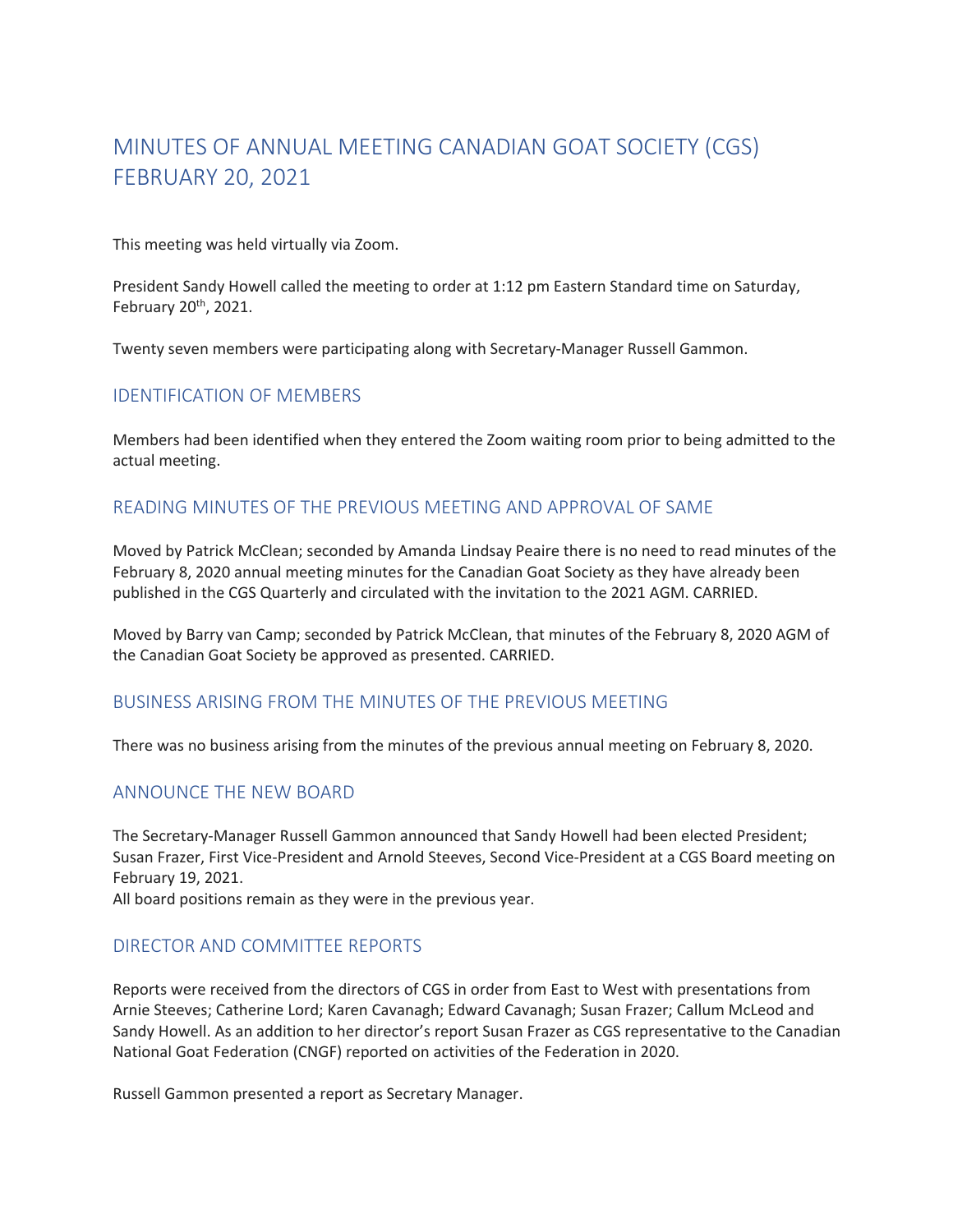These reports will be presented via the CGS website at www.goats.ca and in an issue of the CGS Quarterly or newsletter.

Discussion flowing from these reports included:

-Carol Clayson raised about on-farm collection of semen and the ability of the owners of the bucks to sell semen to other goat owners.

-Barry Van Camp asked Susan Frazer about plans for tagging of Lamancha goats, who have short ears. Susan noted that tagging of Lamanchas would be by means of leg bands. There had been variable results with tail tags. Susan also noted that, for the purposes of traceability animals would only have to be tagged when leaving properties where they had been housed. Tagging fro registration purposes will be a decidedly different topic.

#### **CORRESPONDENCE**

Russell Gammon introduced CGS member Brian Sullivan of the Canadian Center for Swine Improvement (CCSI) to the meeting attendees. Brian outlined progress to date on an application to the federal government for funding for development work on integrated databases for animal improvement for the small ruminant ( goat-dairy and meat and sheep) industries. A number of industry organizations including CGS and the Meat Goat Association and CLRC and CCSI and the Sheep Breeders Association and other related groups have been meeting via a steering committee to plan for action when funding is approved.

# UNFINISHED BUSINESS

Secretary-Manager Russell Gammon presented a detailed review of the 2019 financial statements for CGS. These statements had not been available at the time of the February 8, 2020 Annual Meeting but had been published in the CGS Quarterly magazine later in 2020.

Moved by Amanda Lindsay-Peaire and seconded by Natalie Mitchell that the 2019 reviewed financial statements for CGS be approved. CARRIED.

Amanda Lindsay-Peaire suggested that as a means of further reducing expenditures that the Quarterly magazine and CGS newsletters be published online on the CGs website with printed copies only created and distributed upon request. Karen Cavanagh noted that this had been an earlier suggestion of hers and that she supported the concept.

# NEW BUSINESS

Secretary-Manager Russell Gammon presented a detailed reporting of 2020 financial statements as reviewed by our chosen company for review services RLB based in Guelph, Ontario. These statements did include a restatement of one item from the earlier presented 2019 financial statements.

Moved by Barry Van Camp; seconded by Natalie Mitchell that the 2020 reviewed financial statements for the Canadian Goat Society be accepted as presented. CARRIED.

The Board noted that since they had very recently learned that the CLRC annual meeting for 2021 would be held virtually they would nominate the three CGS representatives for that meeting. Earlier, when CGs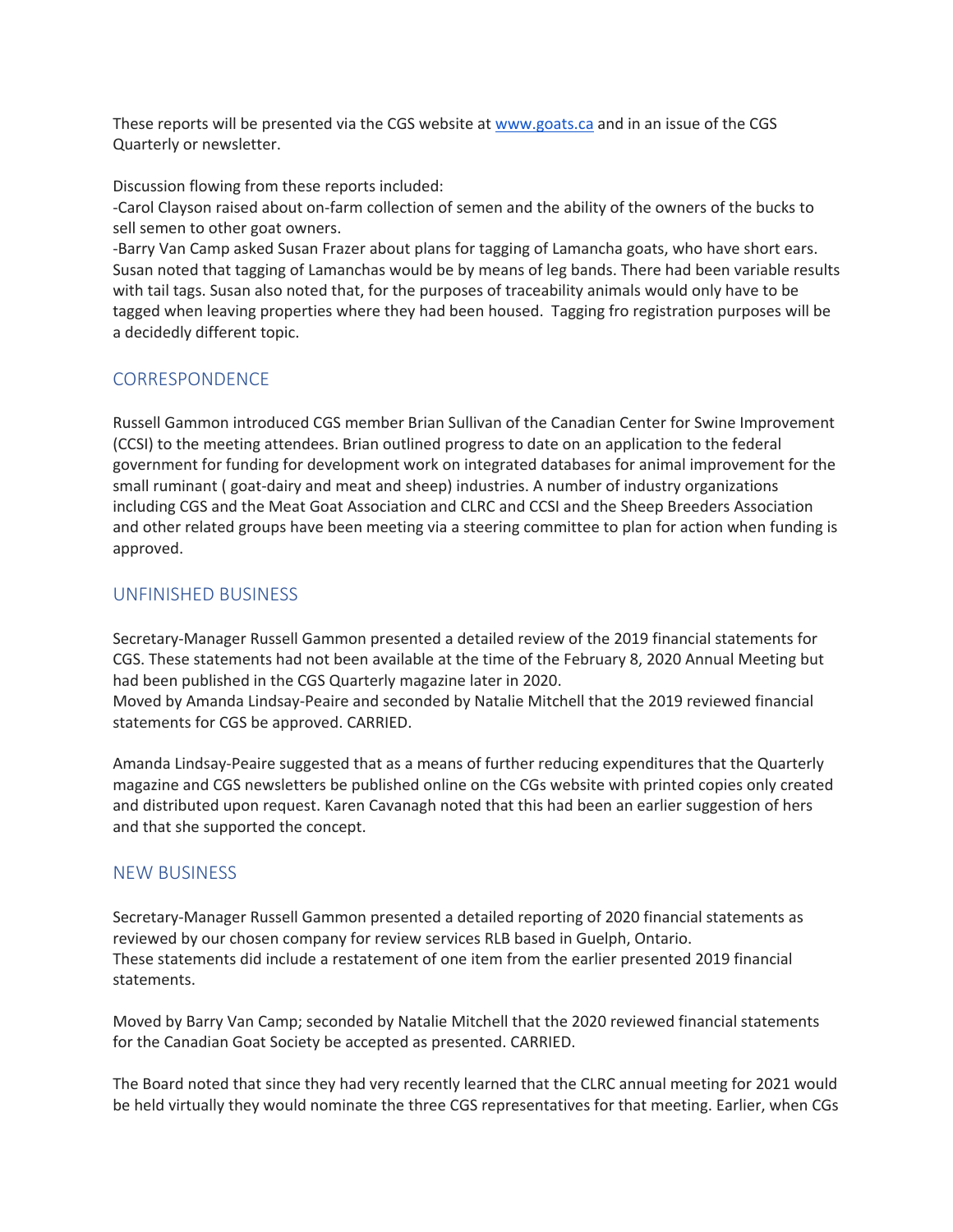was of the understanding that the meeting would be held live in Alberta the Board had been ready to nominate three representatives from Alberta.

President Sandy Howell announced that Grasshill Farms, owned by the Lloyd and Barbara Wicks family of Bobcaygeon, Ontario had been named a CGS Silver Master Breeder based on the performance of animals of their breeding.

As a board member of CLRC Sandy Howell mentioned that CLRC was in the midst of a round of strategic planning. She asked members to provide the CGs with listings of items/services that they appreciated and valued from CLRC and also a listing of what they wanted to see added to the array of services from CLRC.

DNA testing was discussed briefly with regard to the prospect of CGS eventually doing some random spot testing re parentage verification.

The Secretary-Manager announced that CGS would be instituting a policy of review of breeding records based on the ability to do so as outlined in Section 28 of the CGS by-laws, Private Breeding Records. Board members are being asked to provide a copy of the latest year of their breeding records. In addition, one member from each director region will be randomly selected and asked to provide a copy of their most recent year of breeding records to the CGs office for review.

The Secretary-Manager noted that the Board were not asking for approval of a firm to review the 2021 financial statements of CGS at this meeting. The Board is going to determine with AAFC staff whether a full audit is needed or whether a review as currently practiced is sufficient ( based on the use of the term audit in our current by-laws). A reminder that a full audit would be considerably more expensive than a review was shared. The Board has suggested that some pricing of audit and review work with a number of firms will take place before a final decision is made on analysis of 2021 financial performance.

Barry Van Camp raised the topic of deadlines for designating National Shows for the following year. He opined that June 30 of the year prior would be superior to the current deadline of September 30 for applications to host National Shows. This would allow for more time for fundraising and planning of breeding programs and kidding dates.

Karen Cavanagh noted that no youth scholarship had been presented in 2020 due to the inability to raise funds at the RAWF with no show there. She noted that the scholarship committee was very open to fund-raising ideas. Patrick McClean commented that he would be willing to be involved in presentation of another online show in 2021 as a fund-raising vehicle and that he could envision adding I nan online auction to the show including animals and related items.

Discussion ensued about the lack of classification in 2021. The Board had expressed a desire to have all classifiers present in one location for work aimed at even greater uniformity. Varying restrictions on travel between areas and quarantine requirements because of higher and lower incidence of Covid are also posing a challenge. A number of members expressed interest in approaching Holstein Canada to determine if they could provide service to evaluate dairy goats in 2021 and beyond. The Board agreed to investigate prospects with Holstein.